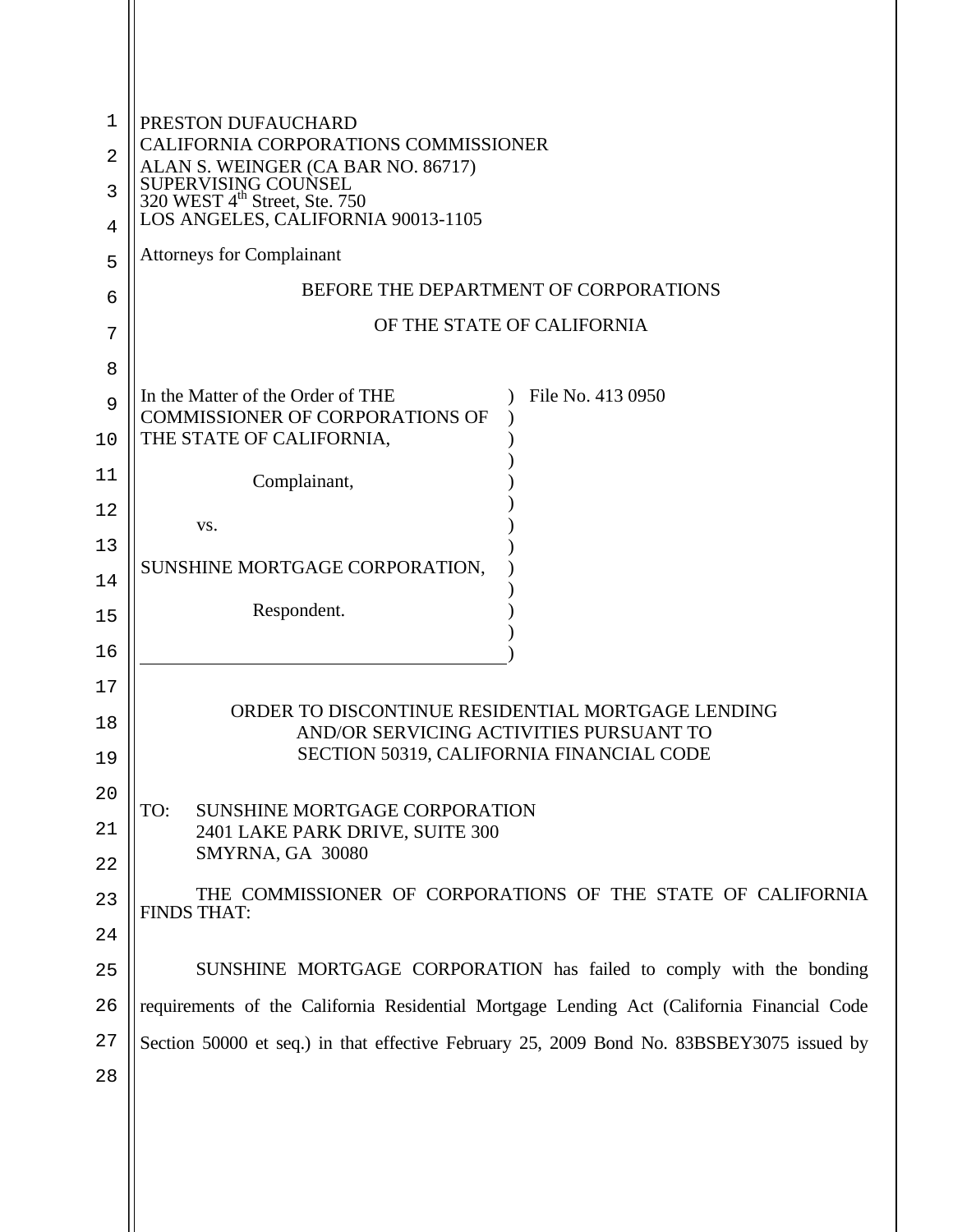HARTFORD FIRE INSURANCE COMPANY in favor of SUNSHINE MORTGAGE CORPORATION expired and no replacement bond has been obtained.

Based on the foregoing, Respondent is conducting residential mortgage lending and/or servicing business in violation of Section 50205 of the Financial Code and is conducting business in such an unsafe and injurious manner as to render further operations hazardous to the public or to customers.

NOW, BASED ON THE FOREGOING, AND GOOD CAUSE APPEARING THEREFORE, it is hereby ORDERED, under the provisions of Section 50319 of the California Financial Code, SUNSHINE MORTGAGE CORPORATION immediately discontinue the disbursement, in whole or in part, of trust funds held by the licensee and establish a separate trust account for all subsequent trust funds received by the licensee.

13 14

1

2

3

4

5

6

7

8

9

10

11

12

15 16

17

18

19

 $20$ 

21

22

23

24

25

26

27

28

THIS ORDER is to remain in full force and effect until further order of the Commissioner.

Section 50319 of the Financial Code provides as follows:

(a) If the commissioner, as a result of any examination or from any report made to him or her, shall find that any person subject to this division is in an insolvent condition, is conducting business in an unsafe or injurious manner that renders further operations hazardous to the public or to customers, has failed to comply with the provision of Section 50317, has permitted its tangible net worth to be lower than the minimum required by law, or has failed to comply with the bonding requirements of Section 50205, the commissioner may, by an order addressed to and served by registered or certified mail, or by personal service on that person, and on any other person having in his or her possession or control any trust funds or other property deposited in escrow with that person, direct discontinuance of the disbursement, in whole or in part, of trust funds held by the licensee and order the establishment of a separate trust account for all subsequent trust funds received by the licensee. No person having in his or her possession any of these funds or documents shall be liable for failure to comply with the order unless he or she has received written notice of the order. Subject to subdivision (b), the order shall remain in effect until set aside by the commissioner, or the person has been adjudged bankrupt.

(b) Within 15 days from the date of an order pursuant to subdivision (a), the person may request a hearing under the Administrative Procedure Act (Chapter 5 (commencing with Section 11500) of Part 2 of Division 3 of Title 2 of the Government Code). Upon receiving a request, the matter shall be set for hearing to commence within 30 days after the receipt unless the person subject to this division consents to a later date. If no hearing is requested within 15 days after the mailing or

--

2